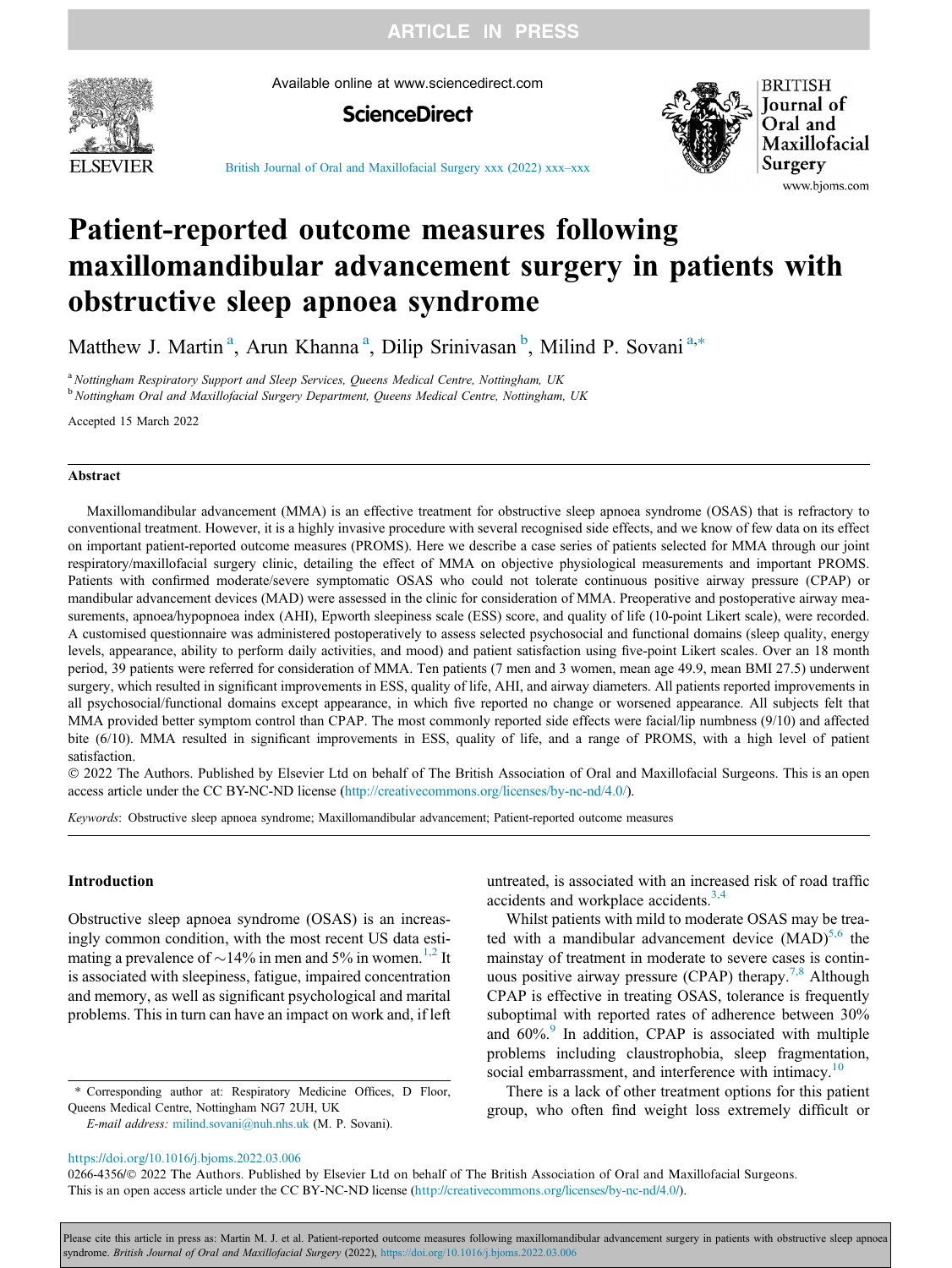impossible, so surgical intervention must sometimes be considered. Patients with certain anatomical features such as retrognathia may find it particularly beneficial. $\frac{11}{11}$  $\frac{11}{11}$  $\frac{11}{11}$ 

Multiple surgical approaches have previously been described in patients with OSAS.<sup>[12](#page-5-0)</sup> More recently, hypoglossal nerve stimulation has also been tried but this may be of limited efficacy in moderate to severe cases, particularly in the presence of morbid obesity.<sup>[13](#page-5-0)</sup> The most efficacious approach is widely considered to be maxillomandibular advancement  $(MMA)$ .<sup>[14](#page-5-0)</sup> MMA, which was first described as a surgical procedure to treat OSAS by Riley et al in 1986, aims to widen the nasopharyngeal, retropalatal, and hypopharyngeal airways by approximately 10 mm by osteotomy and forward advancement of the maxilla and mandible.<sup>15</sup> It has since been recognised as a treatment option for OSAS that is refractory to conventional treatment, in those who cannot tolerate CPAP, and in those with surgically correctable anatomical abnormalities that predispose to OSAS. A meta-analysis of MMA for OSAS has revealed significant improvements in the apnoea-hypopnoea index (AHI) and Epworth sleepiness scale scores, as well as high rates of surgical success and surgical cure.<sup>[16](#page-5-0)</sup> There is also a great deal of evidence that MMA significantly increases the calibre of the pharyngeal airway.<sup>[17](#page-5-0)</sup> However, despite the observed improvements in these physiological measurements, we know of few data on the effect of MMA on metrics that are likely to be of prime importance to patients, such as qual-ity of life.<sup>[18](#page-5-0)</sup> We know of only a few relatively small studies that have assessed quality of life measures (such as the Functional Outcomes of Sleep Questionnaire  $(FOSQ)^{19}$  $(FOSQ)^{19}$  $(FOSQ)^{19}$  and the Ottawa Sleep Apnea Questionnaire (OSA-Q)) before and after surgery.<sup>[18](#page-5-0)</sup>

MMA is a highly invasive surgical procedure with a number of recognised side effects, and it is currently unclear if its advantages outweigh the potential risks. Given the increasing prevalence of OSAS, the number of patients considered for MMA is likely to increase. We therefore feel that it is essential to develop rational and robust screening criteria to assess suitability for surgery. We routinely record patient-reported outcome measures (PROMS) following MMA to ensure our service meets patients' expectations, and to establish a greater understanding of levels of patient satisfaction regarding the procedure. To this end we have instituted a joint respiratory maxillofacial surgery clinic approach to identify and assess suitable patients for MMA. Here we outline our joint clinic pathway for appropriate case selection. We describe a case series of patients selected for MMA through this clinic and detail the effect of MMA on objective physiological measurements and selected important PROMS.

## Methods

Patients referred to our services for the assessment of potential sleep apnoea were managed as per the pathway in [Fig](#page-2-0)[ure 1](#page-2-0). Those with confirmed moderate/severe OSAS who were intolerant of CPAP and remained symptomatic were assessed in the joint respiratory/maxillofacial surgery clinic

for further evaluation and consideration of MMA with genioplasty.

#### Data collection

A customised questionnaire was designed (Appendix A) and administered two months postoperatively for the purposes of service evaluation, hence no formal ethics permission was required for the study. The questionnaire was designed to assess a number of psychosocial and functional domains (sleep quality, energy levels, appearance, ability to perform daily activities, and mood) and patient satisfaction using five-point Likert scales (see Figure/online supplement).

Patients who underwent MMA had preoperative measurements (respiratory polygraphy, Epworth sleepiness score (ESS), quality of life score (using a 10-point Likert scale), and lateral cephalograms) to assess their nasopharyngeal (NPH), oropharyngeal (OPH) and hypopharyngeal (HPH) airway dimensions.

All patients in the study had MMA along with advancement genioplasty. The surgical procedure involved a standard Le Fort I osteotomy with 1 cm advancement of the maxilla achieved using bone spreaders to mobilise the maxilla. Bilateral sagittal split advancement osteotomy of the mandible was done and, as per standard practice, a 1 cm advancement genioplasty was undertaken at the same time as the mandible was advanced by 1 cm. Patients went back to the high dependency unit (HDU) for one night and were discharged on the first postoperative day. They were followed up at weeks one and four.

Two months after the procedure, respiratory polygraphy, quality of life score, and lateral cephalograms were undertaken. The ESS score, a measurement of a subject's level of daytime sleepiness, was assessed using the standard ESS questionnaire.<sup>[20](#page-5-0)</sup> Preoperative and postoperative quality of life were also assessed using a 10-point visual analogue scale (VAS). Duration of CPAP use, reasons for CPAP intolerance, preferred treatment option (CPAP vs surgery), and the effects of surgery on the symptoms of snoring and sleepiness at different time points postoperatively, were also recorded.

#### Statistical methods

Demographics and baseline clinical measures were determined using Stata Statistical Software release 11.0 (Stata-Corp). For continuous variables, normality was assessed through the visual inspection of histograms. For all normally distributed parameters, the paired  $t$  test was used to compare mean values before and after treatment. The AHI was not normally distributed and could not be transformed to normality, so median values before and after treatment were calculated and compared using the Wilcoxon signed-rank test.

The proportion of patients with a complete surgical cure and objectively successful surgery was calculated. Complete surgical cure was defined as a postoperative AHI of less than five events/hour and objectively successful surgery was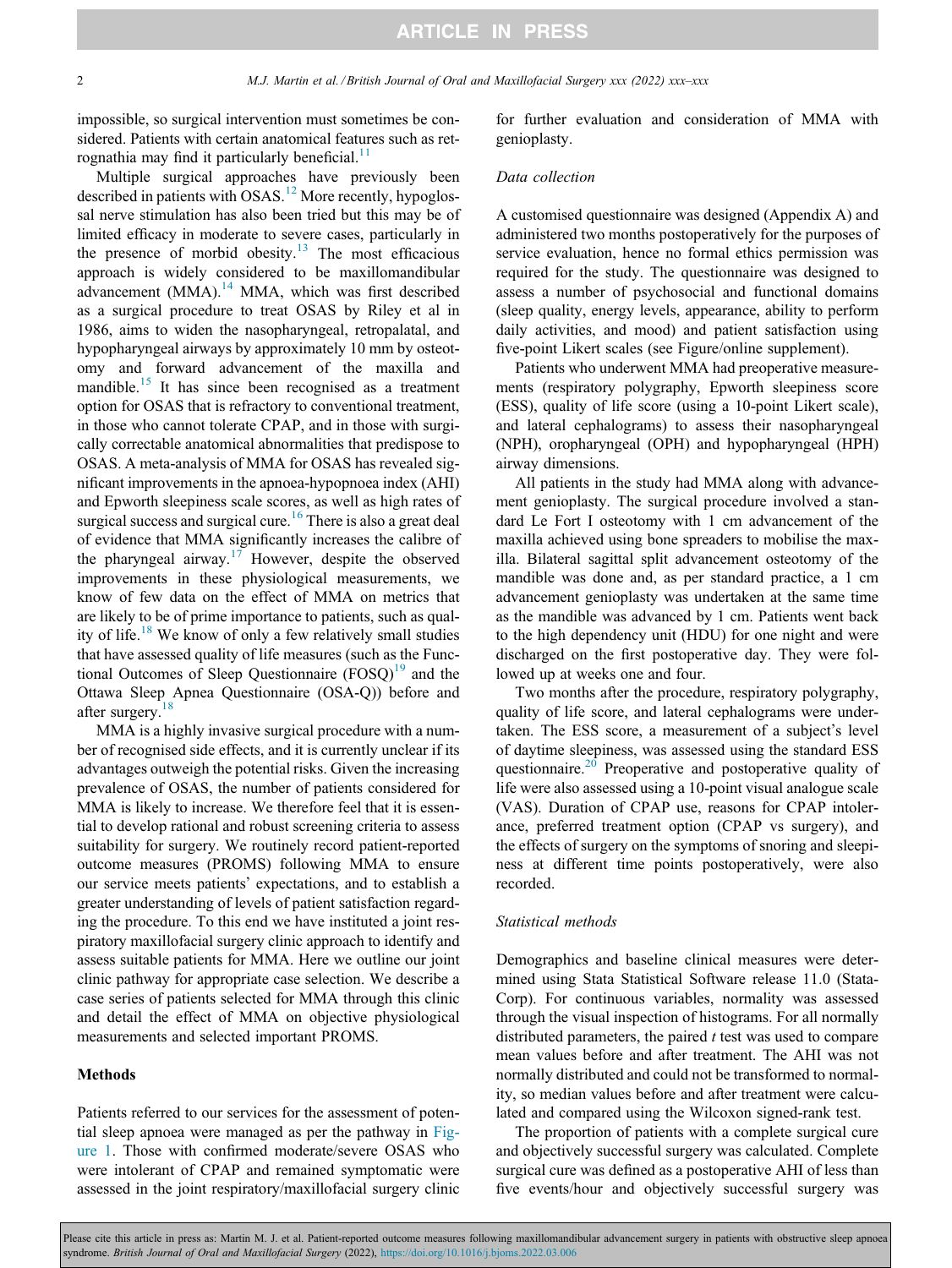M.J. Martin et al. / British Journal of Oral and Maxillofacial Surgery xxx (2022) xxx–xxx 3

<span id="page-2-0"></span>

Fig. 1. Nottingham Sleep Services pathway for patients with suspected/ confirmed obstructive sleep apnoea syndrome (OSAS) (PLMD = periodic limb movement disorder; ME = myalgic encephalomyelitis; FOSQ = functional outcomes of sleep questionnaire; CBCT = cone beam CT).

defined as an an AHI of less than five events/hour or a reduction in the AHI of more than 50%.

## Results

Over an 18-month period  $\sim$ 2000 patients were referred to the OSAS service and of them, 39 ( $\sim$ 2%) were referred on to the joint clinic for assessment for MMA. Of them, 10 patients (7 men) with a mean age of 49.9 years and mean BMI of 27.5 underwent the surgery [\(Table 1](#page-3-0)). The reasons for unsuitability for surgery, including other identified causes of symptoms, are listed in [Figure 2.](#page-3-0) The median duration of CPAP use prior to surgery was three months, with subjects reporting that CPAP led to a worsening of their sleep (8/10) or

Please cite this article in press as: Martin M. J. et al. Patient-reported outcome measures following maxillomandibular advancement surgery in patients with obstructive sleep apnoea syndrome. British Journal of Oral and Maxillofacial Surgery (2022), <https://doi.org/10.1016/j.bjoms.2022.03.006>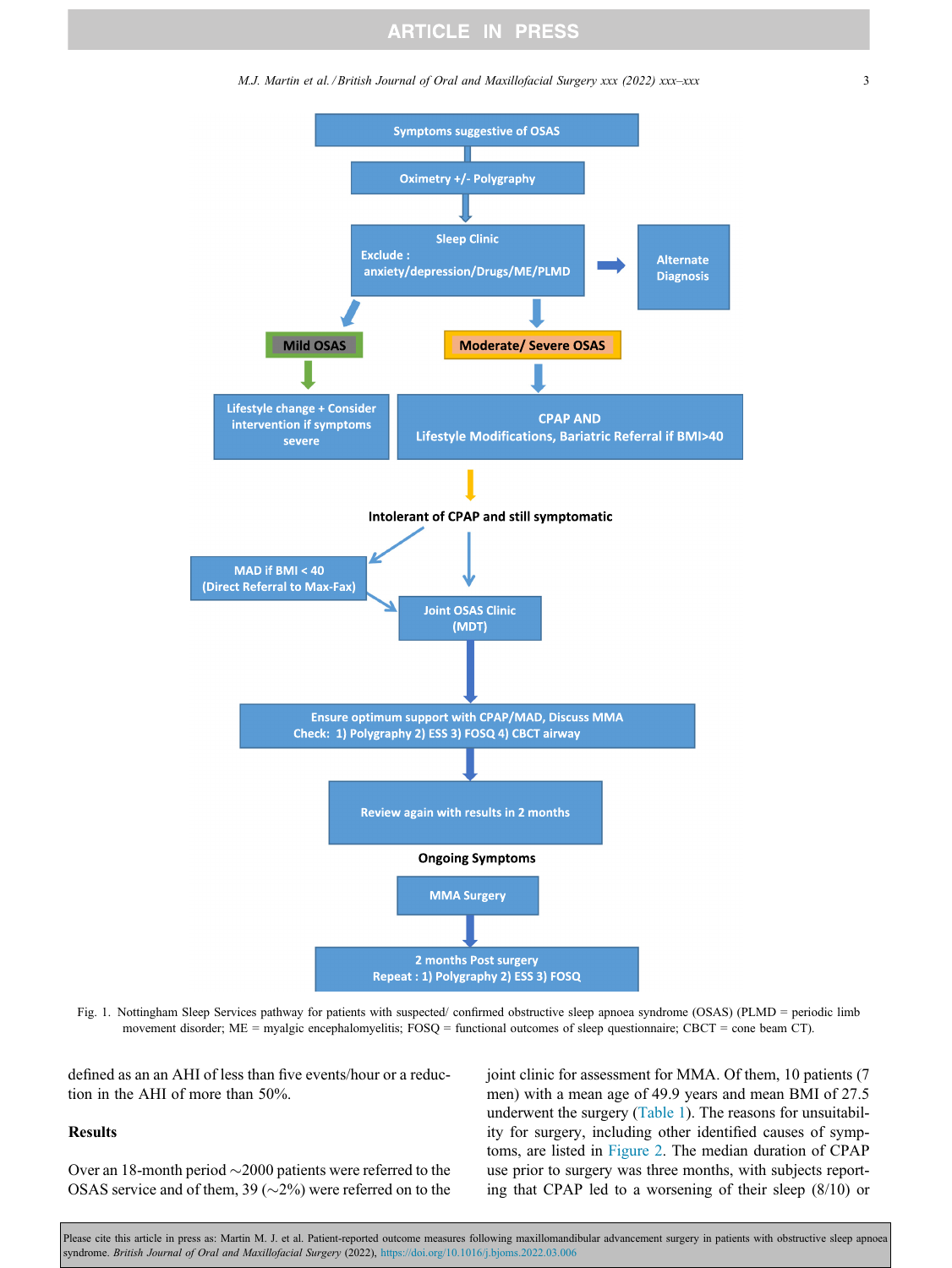Table 1

<span id="page-3-0"></span>4 M.J. Martin et al. / British Journal of Oral and Maxillofacial Surgery xxx (2022) xxx–xxx

Demographics of subjects who completed the patient-reported outcomes (PROMS) questionnaire after maxillomandibular advancement (MMA) surgery. Data are number unless otherwise stated.

|                                         | No. $(n = 10)$ |
|-----------------------------------------|----------------|
| Total number included for analysis      | 10             |
| Mean (range) age (years)                | $49.9(36-65)$  |
| Sex: male                               | 7              |
| Ethnic group:                           |                |
| White or White British                  | 9              |
| <b>Black or Black British</b>           | 1              |
| Mean (SD) BMI                           | 27.5 (3.4)     |
| Smoking history:                        |                |
| <b>Smokers</b>                          | 2              |
| Ex-smokers                              | $\overline{c}$ |
| Non-smokers                             | 6              |
| Median (IQR) duration CPAP use (months) | 3(16)          |
| Reasons for CPAP intolerance:           |                |
| Poor sleep                              | 8              |
| Ineffective                             | 5              |
| Mask leak                               | 5              |
| Noisy                                   | 7              |
| Affects partner                         | $\overline{c}$ |
| Claustrophobia                          |                |
| Headache                                |                |

CPAP: continuous positive airway pressure; BMI: body mass index.

did not control their symptoms of sleepiness effectively (5/10). Other commonly reported problems were mask leaks (5/10) and excessive noise from the device (7/10) (Table 1).

The median (range) preoperative AHI was 24 (9–110) events/hour. Following surgery five patients had a complete cure with an AHI of less than five events/hour, and eight had successful surgery (AHI  $\leq$  or  $>$ 50% reduction) ([Table 2\)](#page-4-0). The median (range) postoperative AHI was significantly reduced at 5.4 (2.7–26) events/hour ( $p = 0.003$ ), and mean NPH, OPH, and HPH airway diameters increased significantly ([Table 2\)](#page-4-0).

In two patients, despite an adequate increase in airway volume, the procedure was unsuccessful (postoperative AHI 26 and 21). Both had critical points of more than 1 cm in their airways. The mean ESS score improved from 15.1 preoperatively to 4.3 postoperatively ( $p = 0.0005$ ).

All patients reported improvements in all the psychosocial and functional domains measured except appearance, in which 5/10 reported improvements and 5/10 reported no change or worsened appearance [\(Table 3](#page-4-0)). There was an improvement in average quality of life score (on a 10-point VAS scale) from 2.8 preoperatively to 8.1 postoperatively, and 9/10 subjects were highly satisfied with the results of the surgery. Nine patients reported improvements in snoring and sleepiness, snoring alone  $(n = 2)$ , or sleepiness alone  $(n = 1)$  from one week postoperatively onwards. All patients favoured surgery over CPAP in terms of symptom control.

All the patients reported side effects two months after surgery, most commonly facial/lip numbness  $(n = 9/10)$  and affected bite ( $n = 6/10$ ) ([Table 4](#page-4-0)). The mean (range) length of stay following the procedure was 2.3 (1–4) days  $(n = 10)$  with a mean (range) of 8 (3–16) weeks off work for those in employment  $(n = 6)$ .



Fig. 2. Patients screened in clinic for suitability for maxillomandibular advancement (MMA).

#### Discussion

## MMA is a highly effective treatment in selected patients with OSAS who cannot tolerate CPAP.

In terms of optimising patient selection for the procedure, our experience supports a joint approach between respiratory/ sleep physicians and maxillofacial surgeons. Our approach (Fig. 2) is based on a two-stage process. First, the referral of patients with confirmed moderate to severe OSAS (other important causes of sleepiness ruled out or treated) from the respiratory/maxillofacial clinic to the joint clinic if they cannot tolerate CPAP (with or without a MAD) and are still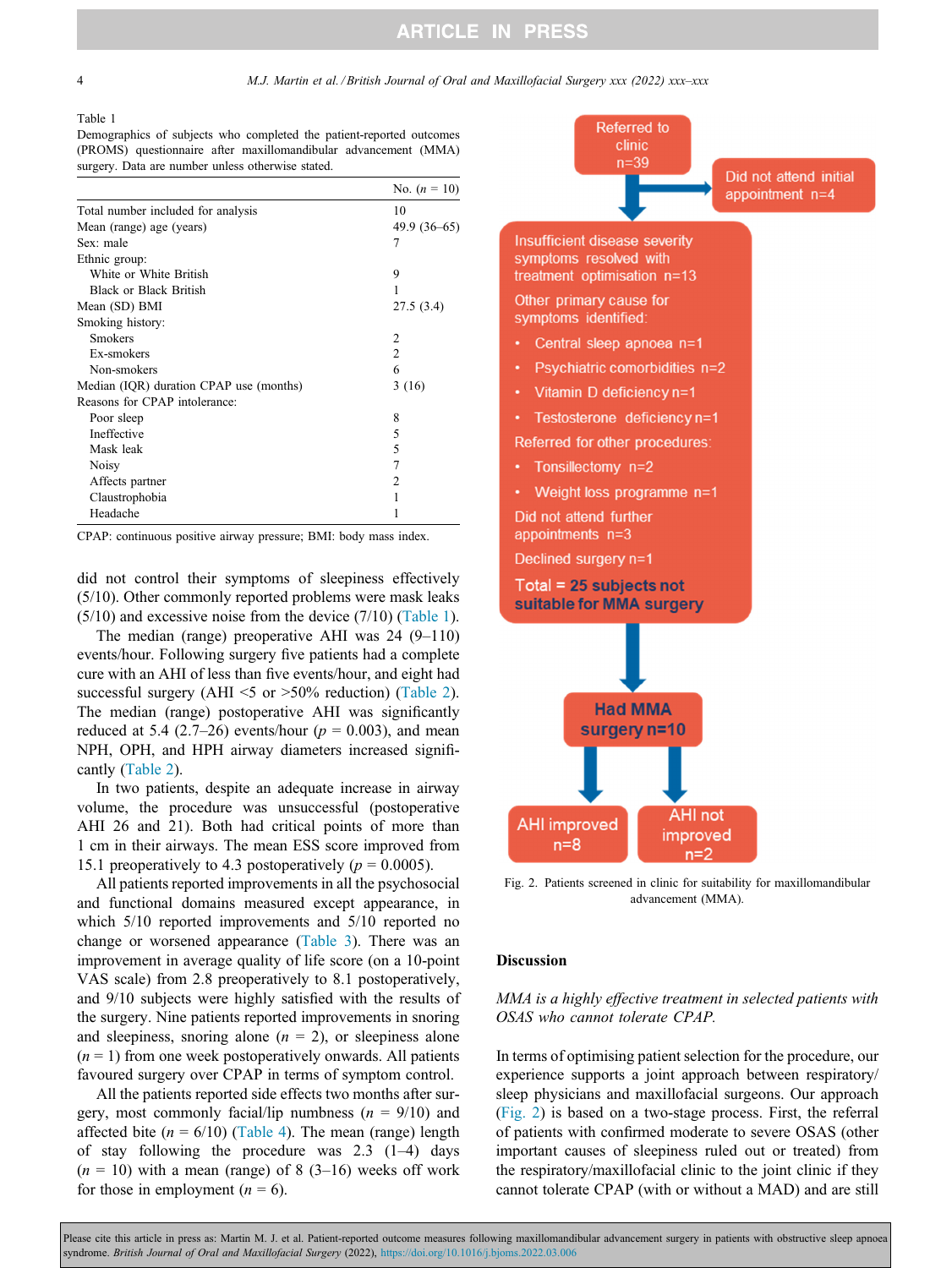## **ARTICLE IN PRESS**

#### M.J. Martin et al. / British Journal of Oral and Maxillofacial Surgery xxx (2022) xxx–xxx 5

<span id="page-4-0"></span>Table 2

Preoperative and postoperative objective measures ( $n = 9$ ). Data are mean (SD) unless otherwise stated. Significance testing with Wilcoxon signed-rank.

|                                                   | Preoperatively | Postoperatively | Difference | p value |
|---------------------------------------------------|----------------|-----------------|------------|---------|
| Epworth sleepiness scale                          | 15.1(6.3)      | 4.3(3.7)        | $-10.1$    | < 0.001 |
| Median (IQR) apnoea/hypopnoea index (events/hour) | 24 (41)        | 5.4(5.2)        | $-18.6$    | 0.003   |
| Nasopharyngeal (cm)                               | 0.73(0.34)     | 1.23(0.54)      | $+0.5$     | 0.003   |
| Oropharyngeal (cm)                                | 0.58(0.19)     | 1.22(0.35)      | $+0.64$    | < 0.001 |
| Hypopharyngeal (cm)                               | 1.06 (0.40)    | 1.51(0.61)      | $+0.45$    | 0.04    |
| Quality of life (10-point VAS)                    | 2.8            | 8.1             | $+5.3$     | 0.03    |

Table 3

Results of patient-reported outcome measures (PROMS) questionnaire (frequency of responders on 5-point Likert scale).

| Change since surgery                                                               |  |  |  |
|------------------------------------------------------------------------------------|--|--|--|
| (1 most negative $\rightarrow$ 5 most positive)                                    |  |  |  |
| Sleep quality                                                                      |  |  |  |
| Daytime sleepiness                                                                 |  |  |  |
| Energy levels                                                                      |  |  |  |
| Appearance                                                                         |  |  |  |
| Daily activities*                                                                  |  |  |  |
| Mood                                                                               |  |  |  |
| Symptom control CPAP vs surgery                                                    |  |  |  |
| (1 CPAP significantly better $\rightarrow$ 5 surgery significantly better)         |  |  |  |
| Satisfaction with surgery (1 highly dissatisfied $\rightarrow$ 5 highly satisfied) |  |  |  |

CPAP: continuous positive airway pressure.

1 patient did not respond.

Table 4 Length of stay, recovery time, and side effects of surgery. Data are number unless otherwise stated.

|                | No.                    |
|----------------|------------------------|
| Mean (range)   | $2.3(1-4)$             |
| length of stay |                        |
| (days)         |                        |
| Mean (range)   | $8(3-16)$ <sup>†</sup> |
| time off work  |                        |
| (weeks)        |                        |
| Affected bite  | 6                      |
| Facial/lip     | 9                      |
| paraesthesia   |                        |
| Postoperative  | $\overline{c}$         |
| infection      |                        |

† Only 6/10 patients in work.

symptomatic, and secondly, workup in the joint clinic for potential surgery including optimal support with CPAP/ MAD, respiratory polygraphy, ESS, the FOSQ, and cone beam computed tomography (CBCT) of the airway.

By using this approach and emphasising robust screening for alternative pathologies prior to referral to the joint clinic,  $\sim$ 2% (n = 39) of approximately 2000 patients who were referred to our service with OSAS (over an 18-month period) were subsequently assessed in the joint clinic, and 10  $(\sim 0.5\%)$  proceeded to surgery. Improvements in the AHI (8/10) and/or improvements in the ESS (9/10) were achieved in all patients. The two with a high postoperative AHI (26 and 21) had adequate increases in airway volume following surgery, and both had had critical points of more than 1 cm in

their airways preoperatively. One was still symptomatic following surgery (partly likely due to vitamin D deficiency) whilst the other had significant symptomatic benefit. It is possible that preoperative measurement of critical airway dimensions may be a useful tool in patient selection for MMA.

We have recorded some previously undocumented benefits of MMA in a range of important PROMS and measures of patient satisfaction. These include improvements in energy levels, mood, and ability to perform daily activities, in addition to enhanced sleep quality and reduced daytime sleepiness. Most importantly, patients indicated significant improvements in their quality of life.

Our study supports previous observations of the common reasons for poor tolerance of CPAP therapy, which lead to poor compliance. Compared with CPAP, the effects of surgery on the airway are immediate and sustained, and these were supported by the majority of our patients who reported sustained improvements in snoring and sleepiness from one week to six months postoperatively. The high levels of satisfaction compared with CPAP support the idea that MMA is a potentially valuable treatment in CPAP-intolerant subjects, despite its side effects. Side effects occurred relatively commonly in our patients, and included facial/lip numbness and affected bite, which are well described complications. Although not formally recorded in the study, the rate of facial/lip numbness appeared to improve over time during subsequent follow-up appointments. In terms of bite, it is noteworthy that all the patients had malocclusion prior to surgery, and whilst one went on to have orthodontics (planned